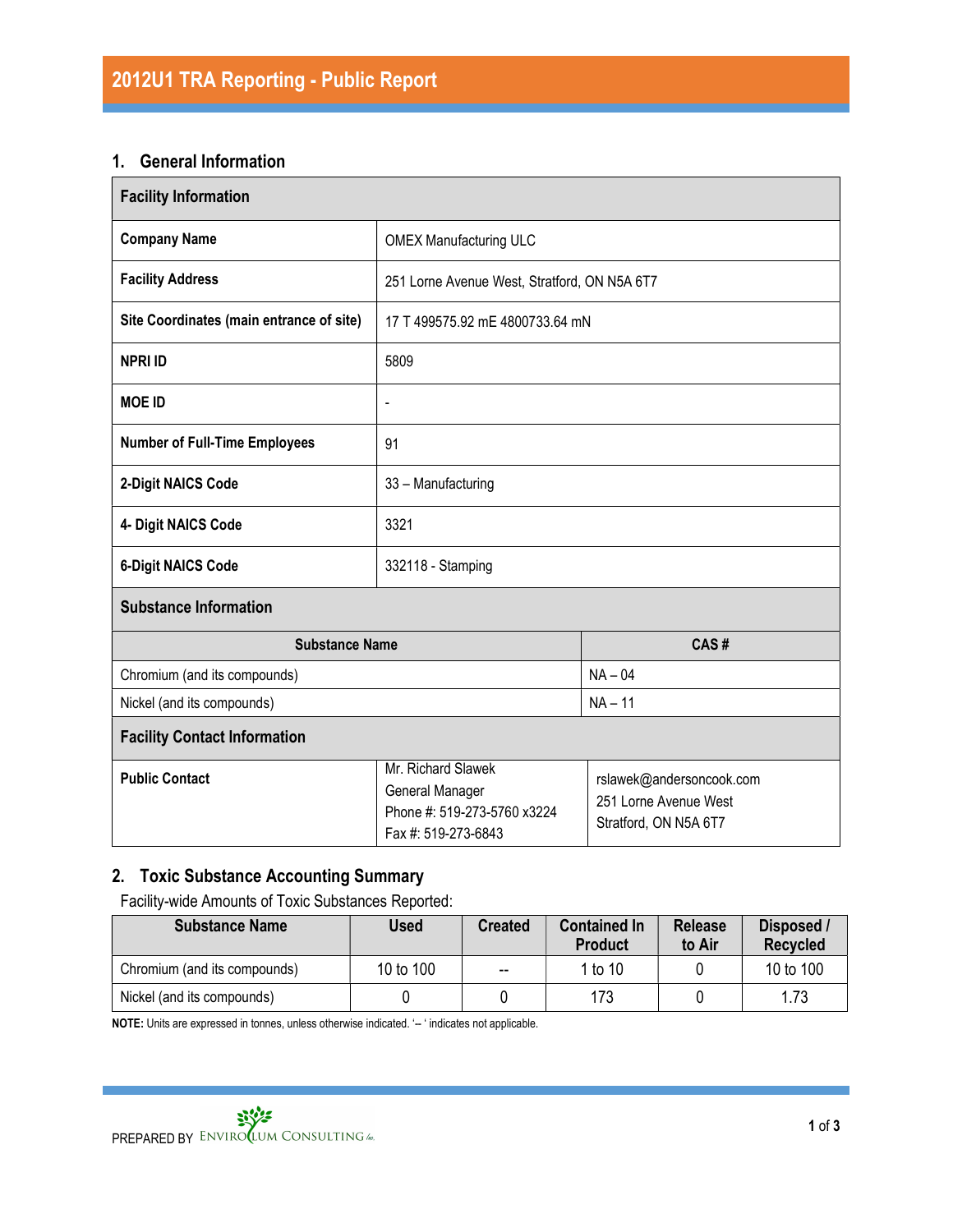### 3. Quantification Comparison to Previous Year

3.1 Chromium (and its compounds)

|                                  | <b>Unit</b> | 2012      | 2011        | Change<br>(Unit) | Change<br>(%) | <b>Rationale for Change</b>      |  |
|----------------------------------|-------------|-----------|-------------|------------------|---------------|----------------------------------|--|
| Used                             | Tonnes      | 10 to 100 | 0           | 10 to 100        | <b>1100</b>   | Changes in estimation            |  |
| Created                          |             |           |             |                  |               | method.                          |  |
| <b>Contained In Product</b>      | Tonnes      | 1 to 10   | 100 to 1000 | 100 to 1000      | ↓98.3         |                                  |  |
| Release to Air                   | Tonnes      | 0         | 0           | $\mathbf{0}$     | 0             |                                  |  |
| Release to Water                 | --          |           | --          |                  | $- -$         |                                  |  |
| On-site Disposal                 | --          |           |             |                  |               |                                  |  |
| <b>Transferred for Disposal</b>  | --          |           |             |                  |               |                                  |  |
| <b>Transferred for Recycling</b> | Tonnes      | 10 to 100 | 1 to 10     | 10 to 100        | <b>1416.4</b> | Changes in estimation<br>method. |  |

#### 3.2 Nickel (and its compounds)

|                                  | <b>Unit</b> | 2012 | 2011 | Change<br>(Unit) | Change<br>(%)    | <b>Rationale for Change</b> |
|----------------------------------|-------------|------|------|------------------|------------------|-----------------------------|
| Used                             | Tonnes      | 0    | 0    | 0                | 0                | No significant change       |
| Created                          | --          |      |      |                  | --               |                             |
| Contained In Product             | Tonnes      | 173  | 180  | 7                | 43.9             |                             |
| Release to Air                   | Tonnes      | 0    | 0    | 0                | 0                |                             |
| Release to Water                 | --          |      | --   |                  |                  |                             |
| On-site Disposal                 | --          | --   | --   |                  |                  |                             |
| Transferred for Disposal         | --          | --   |      |                  | --               |                             |
| <b>Transferred for Recycling</b> | Tonnes      | 1.73 | 1.8  | 0.07             | $\downarrow$ 3.9 |                             |

# 4. Objectives

OMEX Mfg ULC does not intend to reduce the use of chromium and its compounds since it is a component of the metals used as per customer quality standard requirements.

# 5. Progress in Implementing Plan

This section does not apply since no feasible reduction options are available for implementation at this time.

For information on on-site releases from the facility, as well as disposal and off-site recycling information please refer to National Pollutant Release Inventory's website: http://www.ec.gc.ca/inrp-npri/.